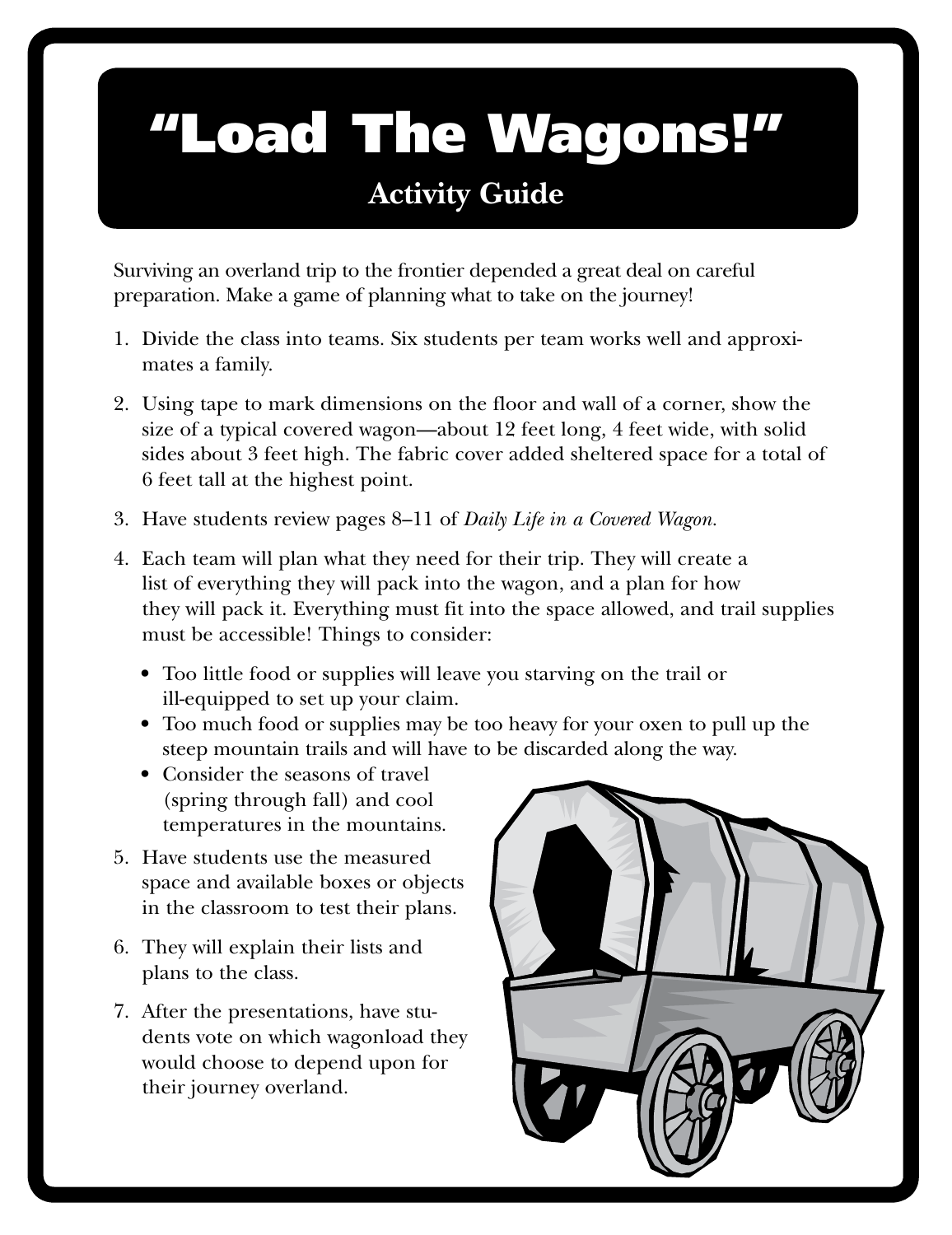## Corps Of Discovery Peace Medals

Follow these steps to make models of the peace medals Lewis & Clark gave the American Indians they encountered on their journey. There's a good picture of the President Jefferson Peace Medals on page 96 of Lewis and Clark for Kids.

- Provide 3" circles cut from heavy cardboard.
- Trace the clasped hands and profile patterns below on lighter-weight cardboard, cut out the shapes, and glue them onto the circles to make the designs as shown on the picture.
- With the designs firmly in place, cover the circles with heavy aluminum foil. Crimp the edges rather than bunching the foil more than necessary.
- Run a light rolling pin over the circles on both sides to bring out the images beneath.
- Use a large needle and yarn to make a connecting loop at the top of the medal then add ribbon to make the medal into a necklace.